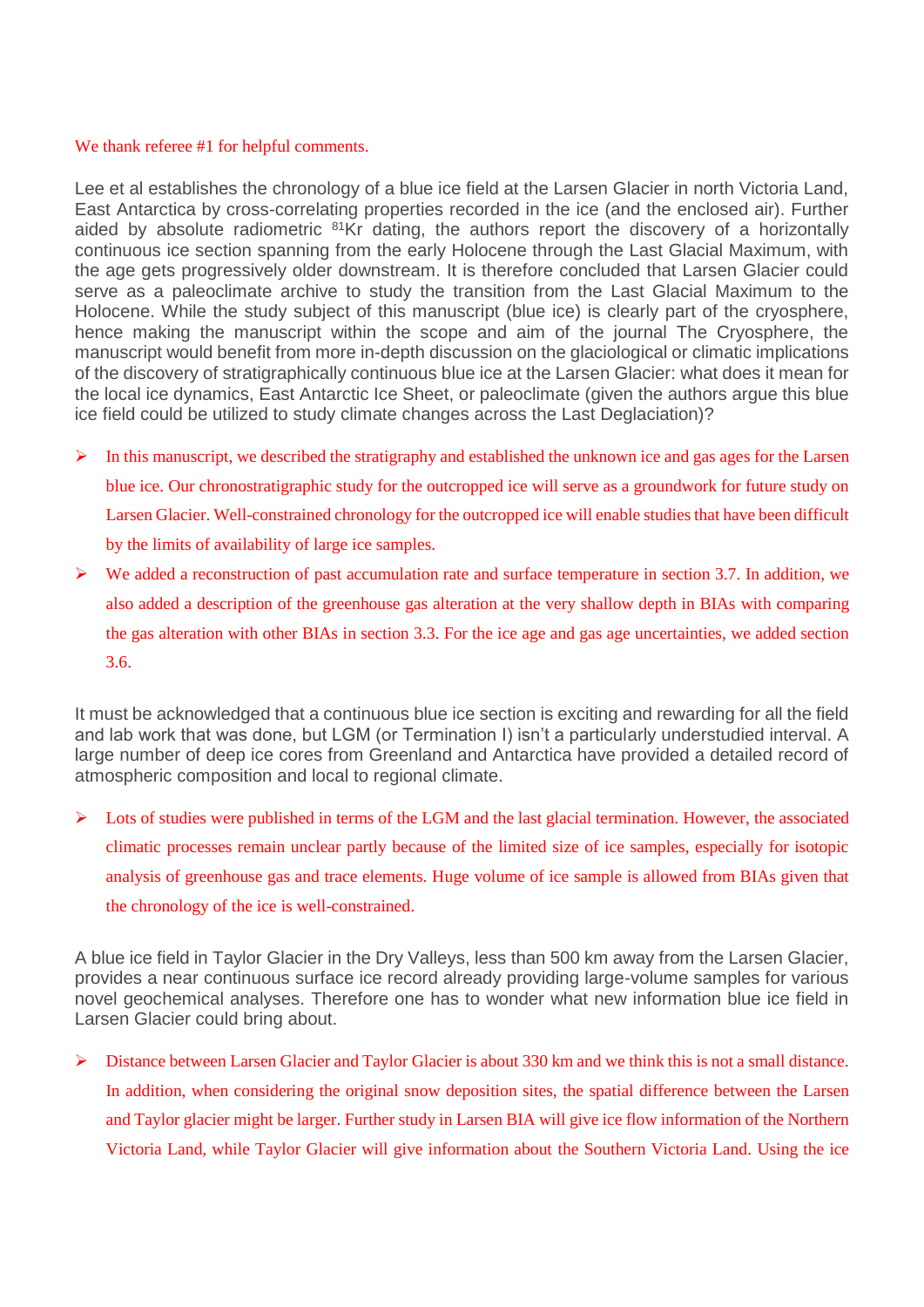samples from Taylor Glacier, Allan Hills, and Larsen Glacier together, may also give information about climate conditions in the past as well as the growth and/or retreat of Ross Ice Shelf during the last deglaciation. In addition, we may get benefits from various sites because the ice quality for paleoclimate study depends on glaciological conditions.

 $\triangleright$  We added description of the gas alteration at the very shallow depth in BIAs and compared it with other BIAs (Elephant Moraine, Allan Hills, Taylor Glacier) in section 3.3.

A few questions that may be worthy of consideration: Can you trace the original deposition site by GPR and dust bands? Or if you already know where the ice was deposited, could you estimate the velocity of ice motion? In terms of climate, presumably you could infer annual layer thickness from GPR and that should provide information about past accumulation rates and ice thinning function. If so, what does it mean for the local climate and ice dynamics?

- $\triangleright$  To trace the original deposition site, we should operate an ice flow modeling and conduct further GPR surveys. For study in this aspect, the work in our manuscript will give fundamental information.
- $\triangleright$  Estimation for past accumulation rates and surface temperature can be derived from using  $\triangle$ age (ice age and gas age difference), and  $\delta^{15}N-N_2$ . We added the estimated values in section 3.7.

Since both hydrogen and oxygen isotopes in water have been measured, could you calculate the deuterium excess and what does that tell us about the hydrological changes in north Victoria Land on glacial-interglacial timescales?

Line 284: We added "Deuterium-excess (d =  $\delta^2$ H<sub>ice</sub> –  $8 \times \delta^{18}$ O<sub>ice</sub>) shows a wide range (5.40 to −3.89 ‰, Table S5) from the entire near-surface ice samples. The negative d-excess likely indicates that isotopic fractionation is attributed to the sublimation of ice in the accumulation zone (Hu et al., 2021). Negative d-excess values were also observed in the Allan Hills BIA (Hu et al., 2021). Meanwhile, sublimation can deplete <sup>16</sup>O and <sup>1</sup>H in ice and make the isotopic ratios ( $\delta^{18}O_{ice}$  and  $\delta^2H_{ice}$ ) enriched. Thus, the wide range and negative value of dexcess results indicate that stable water isotopes are not proper proxies for the changes in temperature and vapour sources."

This is not to say that these are the only questions that must be answered here. The bottom line is that as a reader of The Cryosphere I am hoping to see what new scientific discovery is being made. It might be an abrupt change in accumulation rates, or a different local precipitation regime. The current manuscript feels to me more like a detailed progress report without firm conclusion on what new is being presented. Of course it could be argued that the discovery of a potentially useful paleoclimate archive itself is an achievement, but back to my earlier points, the Last Glacial Maximum is already an intensively studied interval.

➢ Taking the advantage of BIA (using huge amount of ice) is essential to discover new insights for the last deglaciation. Therefore, well-constrained chronology for the outcropped ice will enable studies that have been difficult by the limits of availability of large ice samples.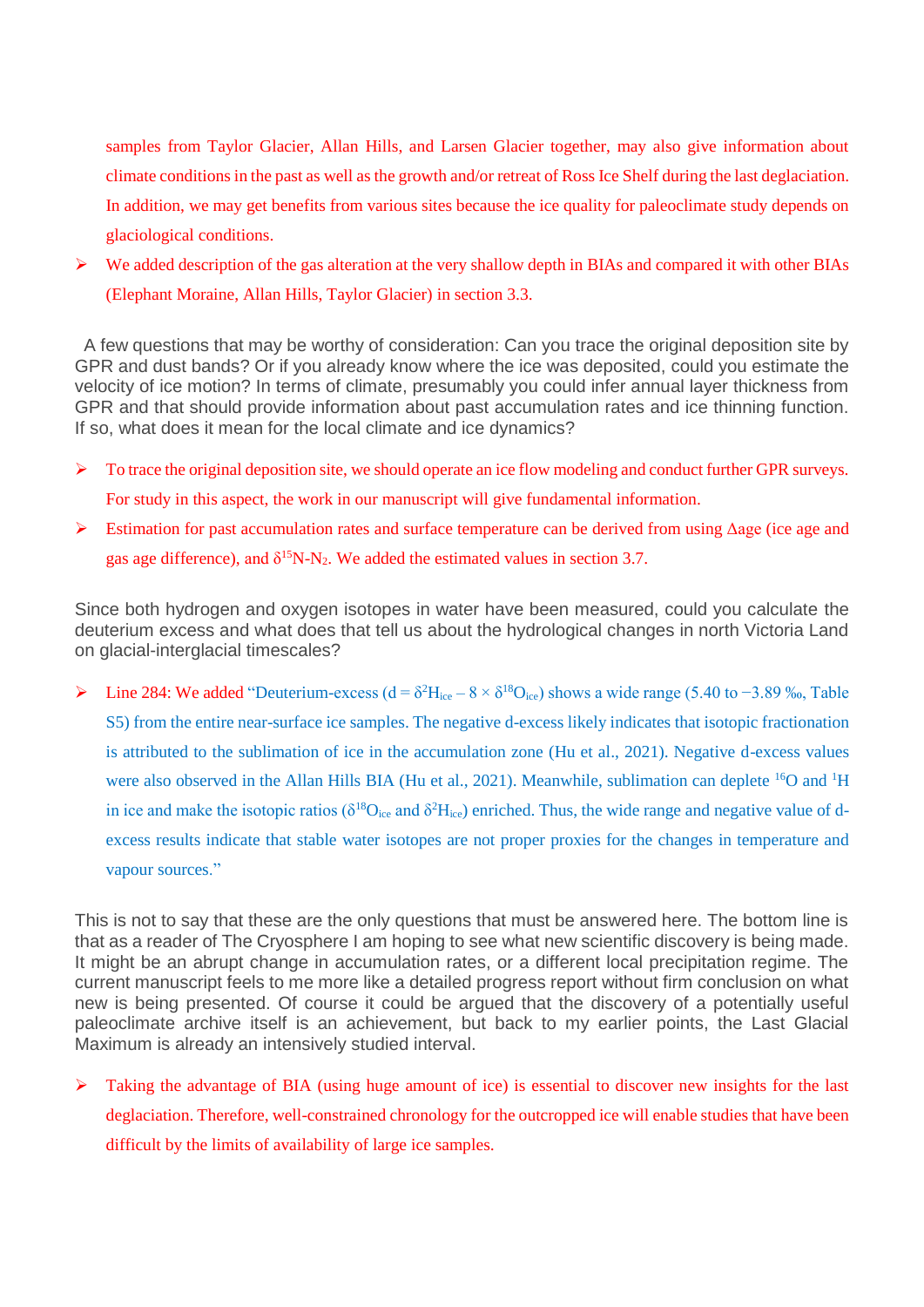- $\triangleright$  To find very old ice ( $> 1$  Ma BP), BIAs are the major targets recently. However, well-constrained chronostratigraphic study of BIAs is scarce. Thus, the manuscript here is not just a detailed progress report but a fundamental work and a pioneer of BIA study. The manuscript highly contributes to the ice core society for finding very old ice in BIAs.
- $\triangleright$  We added a comparison of depths of the un-altered gas between BIAs in section 3.3.
- $\triangleright$  We added the estimated value of past accumulation rate and surface temperature and the interpretation of it in section 3.7.

Finally, before proceeding to detailed comments, I feel a bit confused why the manuscript does not present the absolute dating results first. <sup>81</sup>Kr is a well-established absolute dating method for glacial ice and underground water. Unless the authors are worried about contamination of modern air (a hypothesis that was later rejected based on undetectable <sup>85</sup>Kr), the results of absolute dating (high accuracy, low precision) should come before the cross-dating efforts that have a high level of precision. In doing so you could easily narrow the range of age search to the last glacial cycle and therefore shorten a considerable portion of the current discussion (in particular 3.5) that might be devoted to more glaciological-focused discussion.

➢ We used the <sup>81</sup>Kr dating method later in the manuscript, serving as an independent age constraint and strengthening the age constraint established by correlations with existing ice core record. Even though the modern air contamination could be rejected, the use of <sup>81</sup>Kr isotopes for accurate age constraint could be limited because of the age uncertainty originating from inaccurate calibration, estimation of the Kr half-life, and the production rate of Kr through the past.

Specific comments:

--

Line 18: the claim of a "simple stratigraphy of ice" seems to contradict the description that the ice upstream has age repetitions (i.e. is folded). Perhaps you could rephrase it into something like "Here we report a surface transect of ice that has a simple horizontal stratigraphy." This would exclusively correspond to the downstream section described in the current manuscript.

- $\triangleright$  Line18: We rephrased the sentence.
	- $\triangleright$  "Here, we report a surface transect of ice with an undisturbed horizontal stratigraphy from the Larsen BIA, Antarctica, making the area valuable for paleoclimate studies."

Line 32: please add Lüthi et al (2008) Nature and Bereiter et al (2015) GRL to the citation.

➢ Line 36: We added "Lüthi et al., 2008; Bereiter et al., 2015".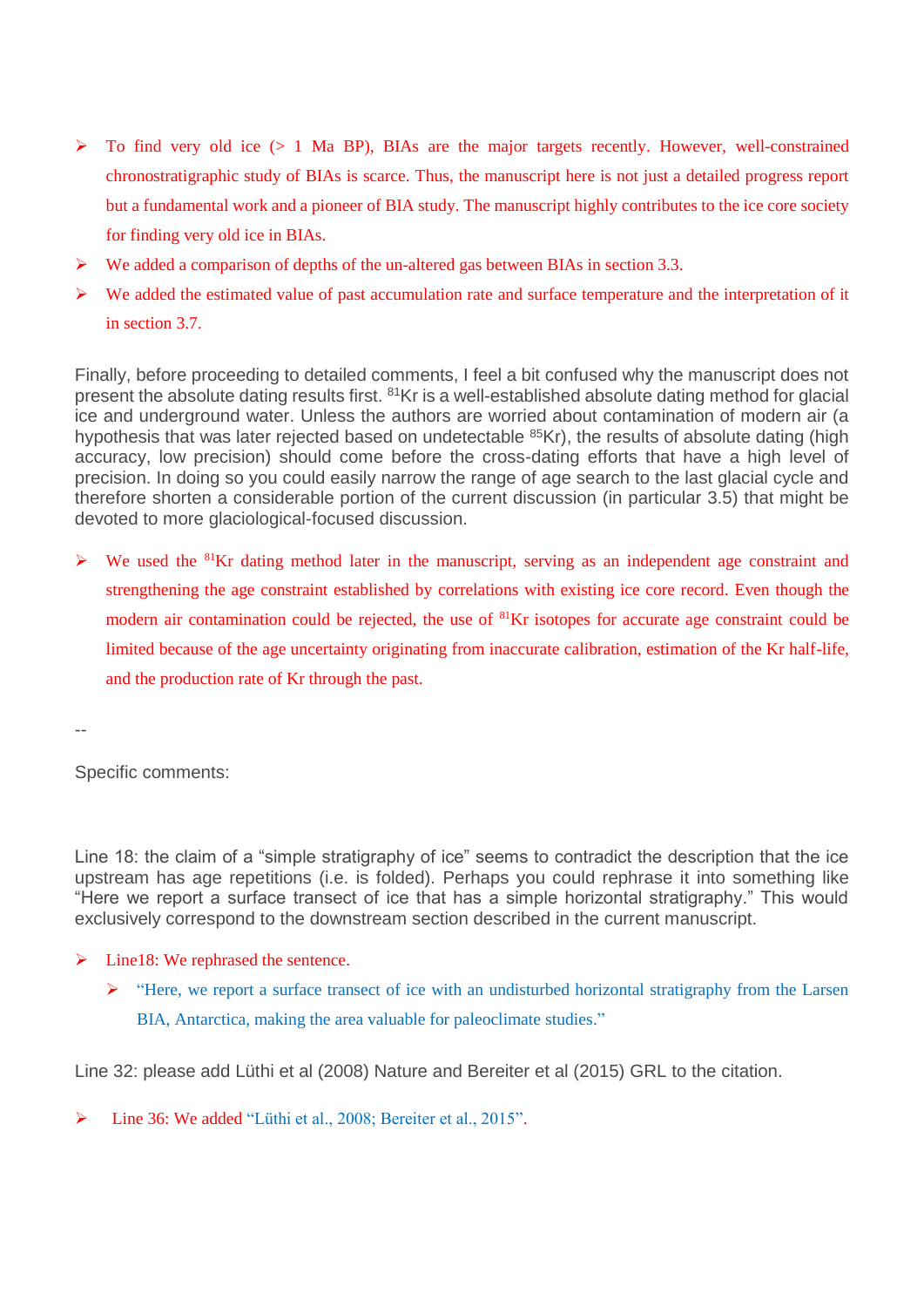Line 49: it is necessary to point out that the current longest continuous ice core record stops at 800,000 years.

## $\triangleright$  Line 54: We added "(to date, the longest continuous ice core record covers the last 800 ka BP)".

Line 60: this sentence is equivocal. Does "globally well-mixed" also apply to glaciological records? Based on the nature of stable water isotopes I don't the authors imply that the glaciological records are also globally mixed (in fact, they are not). Please (1) consider splitting the gas age and ice age synchronization methods and (2) point out that the age of the gas is different from the age of the ice at the same depth.

- $\triangleright$  Line 76: We split the words related to dating methods for gas and ice ages. The relevant text is reworded as follows:
	- ➢ One effective method for dating the gas age is to correlate globally well-mixed atmospheric gas records (e.g., CH<sub>4</sub>, CO<sub>2</sub>,  $\delta^{18}O_{\text{atm}}$ ) with existing well-dated ice core records (Spaulding et al., 2013; Baggenstos et al., 2017; Menking et al., 2019; Yan et al., 2021). Other methods include the use of stable Ar isotopes (Higgins et al., 2015; Yau et al., 2015; Yan et al., 2019) or radioactive <sup>81</sup>Kr (Loosli&Oeschger 1969; Buizert et al., 2014; Tian et al., 2019; Crotti et al., 2021), both of which provide independent and absolute age constraints. However, the use of Ar and Kr isotopes have certain limitation for accurate age constraint. The age uncertainty of Ar dating is  $\pm 180$  ka or 11 % of the age; the uncertainty is originated from the regression line Bender et al. (2008) used. In addition, the ages can be corrupted by the injection of radiogenic <sup>40</sup>Ar from the continental crust (Bender et al., 2010). The age uncertainty of <sup>81</sup>Kr dating ranges between 5–20 % of the age depending on the sample age and sample size (Jiang et al., 2020). It also has a systematic age uncertainty of  $\sim$  5 % due to the uncertainty in the <sup>81</sup>Kr half-life. For dating ice ages, glaciochemical records (e.g., nss-Ca<sup>2+</sup>,  $\delta^{18}O_{\text{ice}}$ , δ <sup>2</sup>Hice) can be used for correlation with existing well-dated ice core records (Baggenstos et al., 2018; Menking et al., 2019). Notably, the ice is older than the gas at the corresponding depth because the gas is isolated and stops mixing with the atmospheric air when the firn completely transforms into ice (Schwander and Stauffer, 1984).

Line 61 & 81: please add Yan et al (2021) Clim. Past to the citation.

- ➢ Line 66: We added "Yan et al., 2021".
- ➢ Line 78: We added "Yan et al., 2021".
- $\triangleright$  Line 91: We added ": Yan et al., 2021".

Line 62: if absolute dating methods are effective, readers without sufficient knowledge on their limits may why bother correlating gas-phase and ice-phase properties? It may be better to introduce absolute dating methods first, then acknowledge their uncertainties, and finally introduce a more precise way of age synchronization.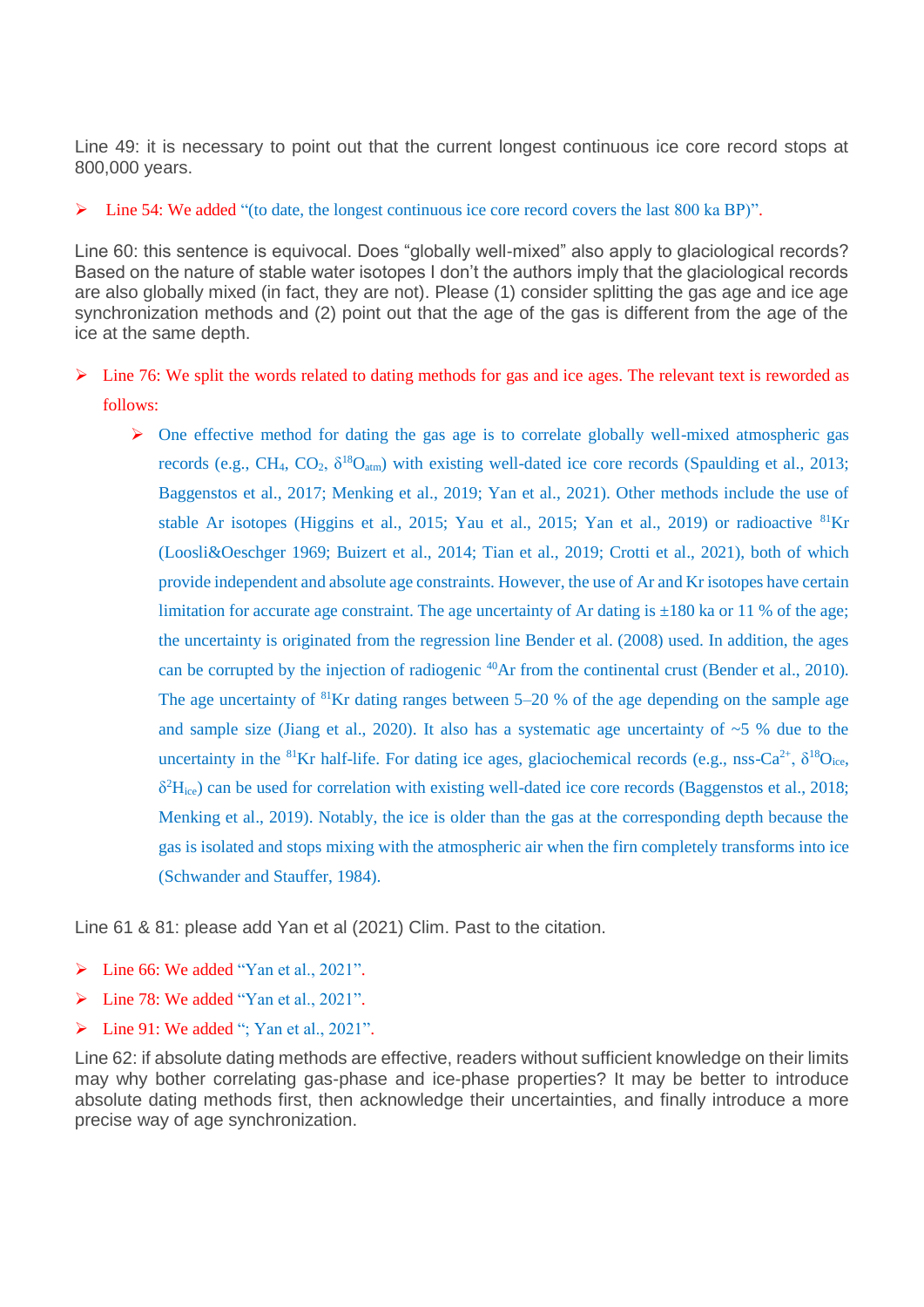- $\triangleright$  Line 78: We removed "effective".
- ➢ Line 80: We added the limintations of Ar and Kr dating.
	- ➢ "However, the use of Ar and Kr isotopes have certain limitation for accurate age constraint. The age uncertainty of Ar dating is  $\pm 180$  ka or 11 % of the age; the uncertainty is originated from the regression line Bender et al. (2008) used. In addition, the ages can be corrupted by the injection of radiogenic  $^{40}$ Ar from the continental crust (Bender et al., 2010)".

Line 85: please specify which "area" you are referring to (north Victoria Land?).

➢ Line 70: We changed "area" to "BIAs in Northern Victoria Land.".

Fig 1: Is there a particular reason for the current orientation of the Antarctic continent?

- $\triangleright$  In Figure 3, north is directed to the top and the directions of ice flow and GPR results are presented in the same way. To keep a consistent orientation in the figures, we flipped the Antarctic continent in Figure 1. We think the opposite orientation in Figure 1 may make the readers confused. However, if the editor and the reviewers strongly suggest to change the orientation, we will do that in the revised manuscript.
- $\triangleright$  Line 104: We added "To keep a consistent orientation with the GPR profile in Fig. 3, we flipped the classical map of Antarctica (East Antarctica to the left-hand side)".

Line 154: could you please evaluate the potential of in situ methane production in ice cores with high dust concentrations (Lee et al 2020 GCA)?

 $\triangleright$  We have not measured concentration of ion species such as Na<sup>+</sup> or Ca<sup>2+</sup> so we are not able to discuss excess CH<sup>4</sup> with high dust concentrations in this manuscript.

Line 157: please specify what 2nd gas extraction means. Does it imply the refrozen meltwater is melted once again?

➢ Line 182: We added "(refrozen meltwater was melted and refrozen once again)".

Line 169: please specify the temperature of the water trap.

➢ Line 195: We added "(approximately −80 ℃)".

Line 189: what does "unclear ice" mean? It is not a common word to describe ice cores. Please elaborate.

➢ Line 217: We changed "removed some unclear ice surface" to "shaved away some blurry ice surface".

Line 240: could you define the origin to which downstream and upstream are referenced against?

 $\triangleright$  Line 276: We added "(from ice cores #23 to #200)".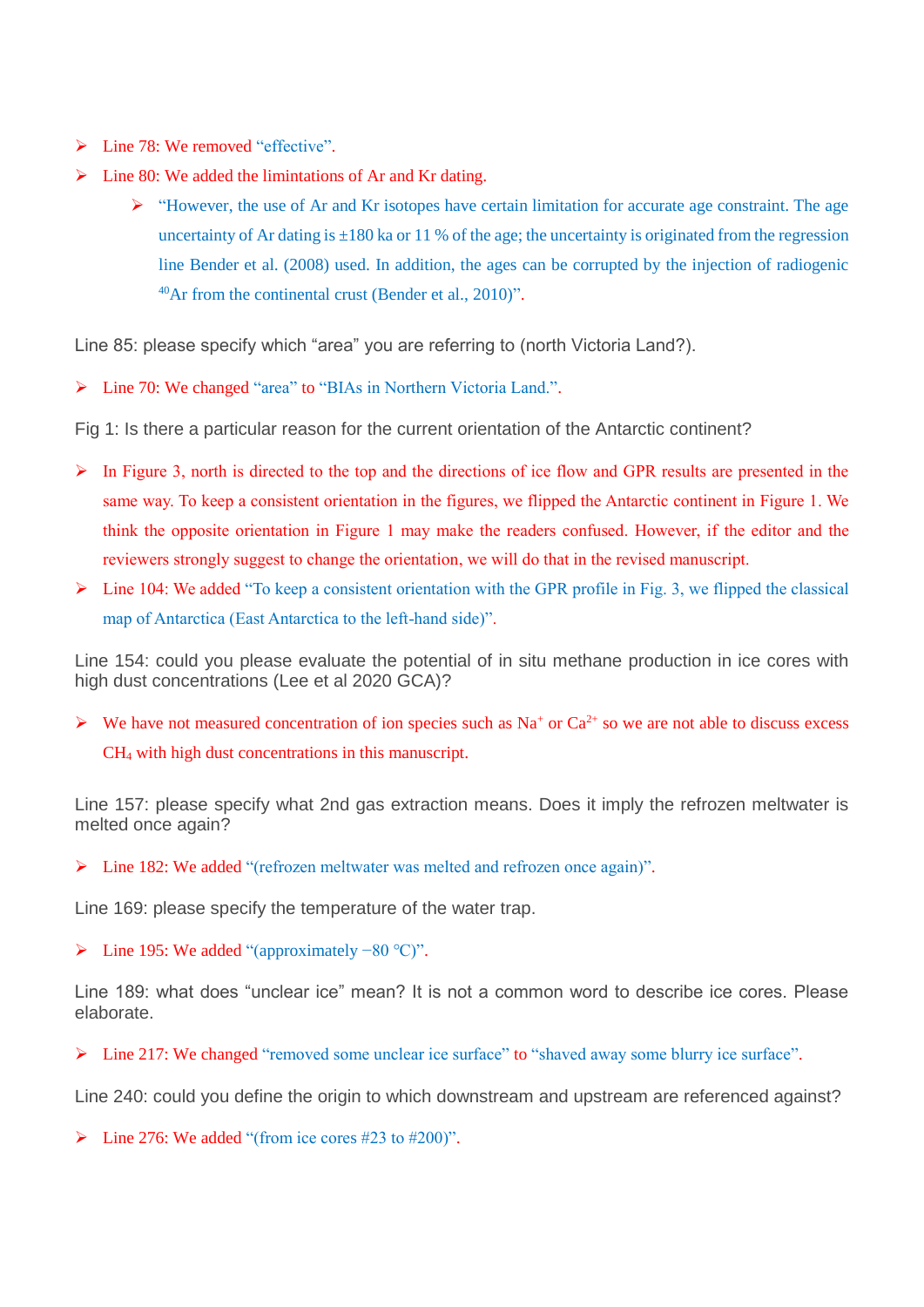# $\triangleright$  Line 278: We added "(from 81w to ice core #23)".

Line 261: the possibility of large variations in temperature and vapor sources is an interesting one. Perhaps you could quickly test them using deuterium excess data.

Line 302: We added "Deuterium-excess (d = δ<sup>2</sup>H<sub>ice</sub> –  $8 \times \delta^{18}O_{ice}$ ) shows a wide range (5.40 to −3.89 ‰, Table S5) from the entire near-surface ice samples. The negative d-excess likely indicates that isotopic fractionation is attributed to the sublimation of ice in the accumulation zone (Hu et al., 2021). Negative d-excess values were also observed in the Allan Hills BIA (Hu et al., 2021). Meanwhile, sublimation can deplete <sup>16</sup>O and <sup>1</sup>H in ice and make the isotopic ratios ( $\delta^{18}O_{ice}$  and  $\delta^2H_{ice}$ ) enriched. Thus, the wide range and negative value of dexcess results indicate that stable water isotopes are not proper proxies for the changes in temperature and vapour sources.".

Line 289: why aren't  $d^{15}N-N_2$  and  $d^{18}O-O_2$  expected not to be altered substantially? The intrusion of modern air might not be a problem, but there could be gas loss from the ice and hence fractionation.

- ➢ Line 346: We changed the sentence.
	- $\triangleright$  "As  $\delta^{15}N-N_2$  and  $\delta^{18}O_{\text{atm}}$  were measured at very shallow depths (~1.95 m), we compared the horizontal results with the vertical distribution of the ice core #23.".

Line 300: the depth at which  $d^{15}N-N_2$  and  $d^{18}O-O_2$  no longer vary appears to be different at different sites. In Allan Hills BIA gas composition is stabilized below 7 to 10 m (Spaulding et al 2013, Quaternary Res). Can you comment on this variability?

 $\triangleright$  Line 339: We added "Table 2. Depth of unaltered greenhouse gas composition and mean annual temperature of BIAs.".

| Site                                         | Depth of<br>unaltered<br>greenhouse gas<br>composition (m) | Mean annual<br>temperature<br>(°C) | Reference for<br>depth of unaltered air | Reference for<br>mean annual temperature                  |
|----------------------------------------------|------------------------------------------------------------|------------------------------------|-----------------------------------------|-----------------------------------------------------------|
| <b>Elephant Moraine</b><br><b>Texas Bowl</b> | $>10^{*}$                                                  | $-30.3$                            | This study (Fig. A1)                    | KOPRI AWS (76.27 $\textdegree$ S, 156.71 $\textdegree$ E) |
| Allan Hills                                  | $> 7 - 10$                                                 | $-31^{\dagger}$                    | Spaulding et al. (2013)                 | Delisle and Sievers (1991)                                |
| Larsen Glacier                               | > 4.6                                                      | $-24.4$                            | This study (Fig. A1)                    | Antarctic Meteo-Climatological<br>Observatory             |
| <b>Taylor Glacier</b>                        | >4                                                         | $-18^{\ddagger}$                   | Baggenstos et al.<br>(2017)             | United States Antarctic Program                           |
| Pakitsog                                     | > 0.3                                                      | $-5.4$ <sup>1</sup>                | Petrenko et al. (2006)                  | Climate-data.org                                          |

**Table 2. Depth of unaltered greenhouse gas compositions and mean annual temperature of BIAs.** 

\*Depth of unaltered greenhouse gas compositions from Elephant Moraine Texas Bowl remains uncertain due to the lack of data at depth of > 10 m. Mean annual temperature of Elephant Moraine: provided by KOPRI's automatic weather station (AWS) record of year 2020 and 2021. †Allan Hills: not provided by an AWS but by stable water isotopes. ‡Taylor Glacier: assumed to be comparable with the mean annual temperature of nearby McMurdo station (~100 km away). ¶Pakitsoq: assumed to be comparable with the mean annual temperature of the nearby town of Ilulissat (~ 40 km away).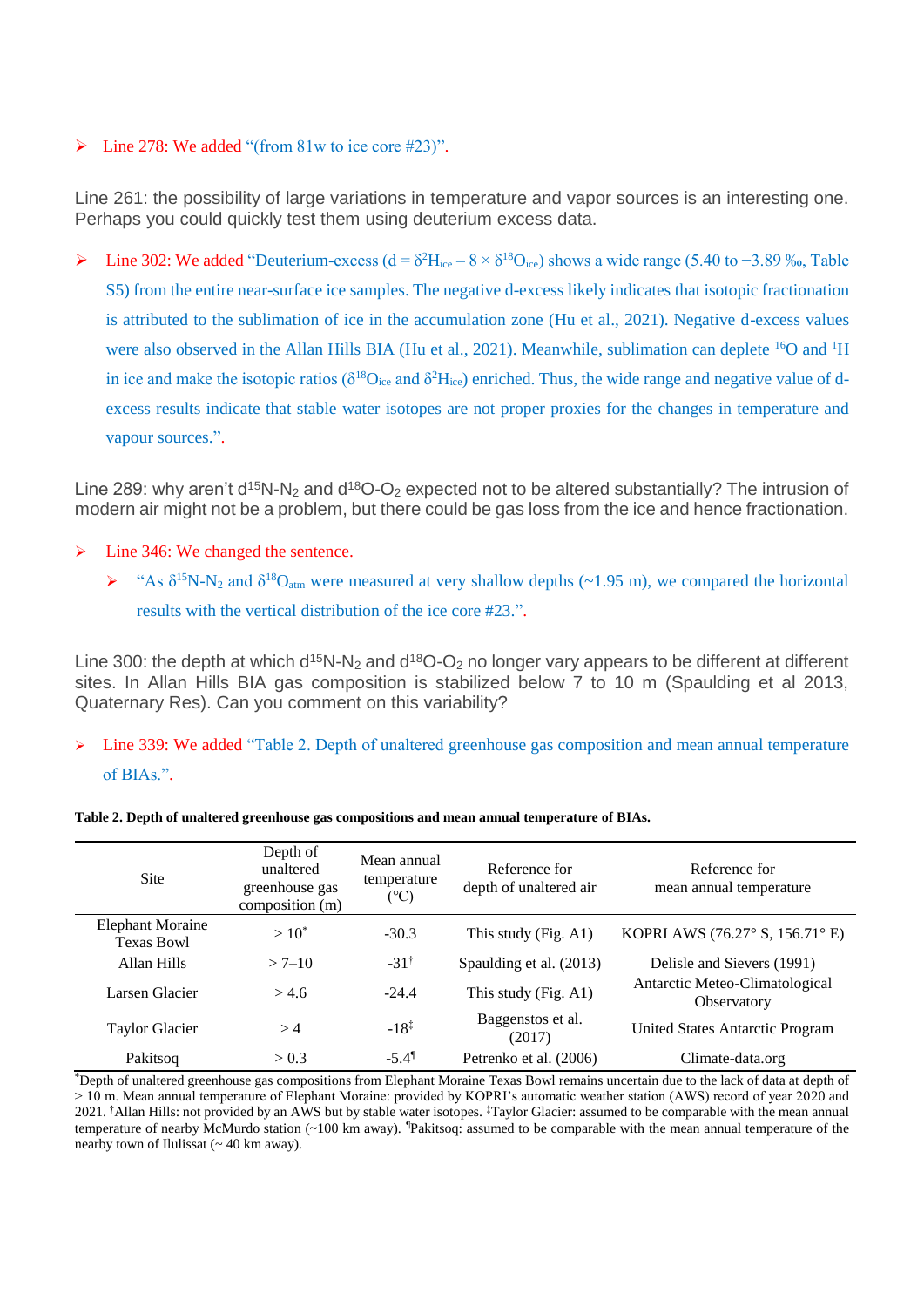$\triangleright$  Line 357: We added "In contrast,  $\delta^{15}N-N_2$  and  $\delta^{18}O_{\text{atm}}$  values in the Allan Hills are stabilized below 7–10 m (Spaulding et al., 2013).".

Line 303: it seems that this section could be simplified given your <sup>81</sup>Kr dating results.

 $\triangleright$  We used the <sup>81</sup>Kr dating method later in the manuscript, serving as an independent age constraint and strengthening the age constraint established by synchronization. Even though the modern air contamination could be rejected, the use of <sup>81</sup>Kr isotopes for accurate age constraint is limited because of the age uncertainty originating from inaccurate calibration, estimation of the Kr half-life, and the production rate of Kr through the past.

Line 374-375: the origin of ice age-gas age difference should be introduced in the earlier section.

- ➢ We moved the statement to line 86. It was also more elaborated.
	- $\triangleright$  Notably, the ice is older than the gas at the corresponding depth because the gas is isolated and stops mixing with the atmospheric air when the firn completely transforms into ice (Schwander and Stauffer, 1984).

Line 385: the maximum delta-age at 17.5 ka is another interesting observation that could have important paleoclimate implications (Buizert et al 2021, Science).

 $\triangleright$  We estimated the past accumulation rate and temperature with the delta-age and  $\delta^{15}N-N_2$  (see the new section 3.7 below).

Line 403 & 414: it would be worthwhile to calculate the temporal resolution of the Larsen BIA samples, especially in the horizontal dimension (easy to do given Fig A7). How does that compare to, for example, the Talos Dome ice core record nearby?

- $\triangleright$  Line 457: We added temporal resolution for the Larsen BIA.
	- ➢ The established horizontal ice chronology shows that temporal resolution of 10 yr m−1 and 17 yr m−1 are available for the Holocene  $(5.6-12 \text{ ka BP})$  and for the last deglaciation  $(12-24.6 \text{ ka BP})$ , respectively, at the surface ice from Larsen BIA. These estimated resolutions are higher than those of the deep ice core TALDICE covering this time interval  $(\sim 18 \text{ yr m}^{-1})$  (Masson-Delmotte et al., 2011).

Line 405: the word "chemical" usually refers to ions in ice cores.

➢ Line 572: We changed "chemical result" to "analytical data".

Line 406: again please provide a clear reference point against which downstream and upstream are defined.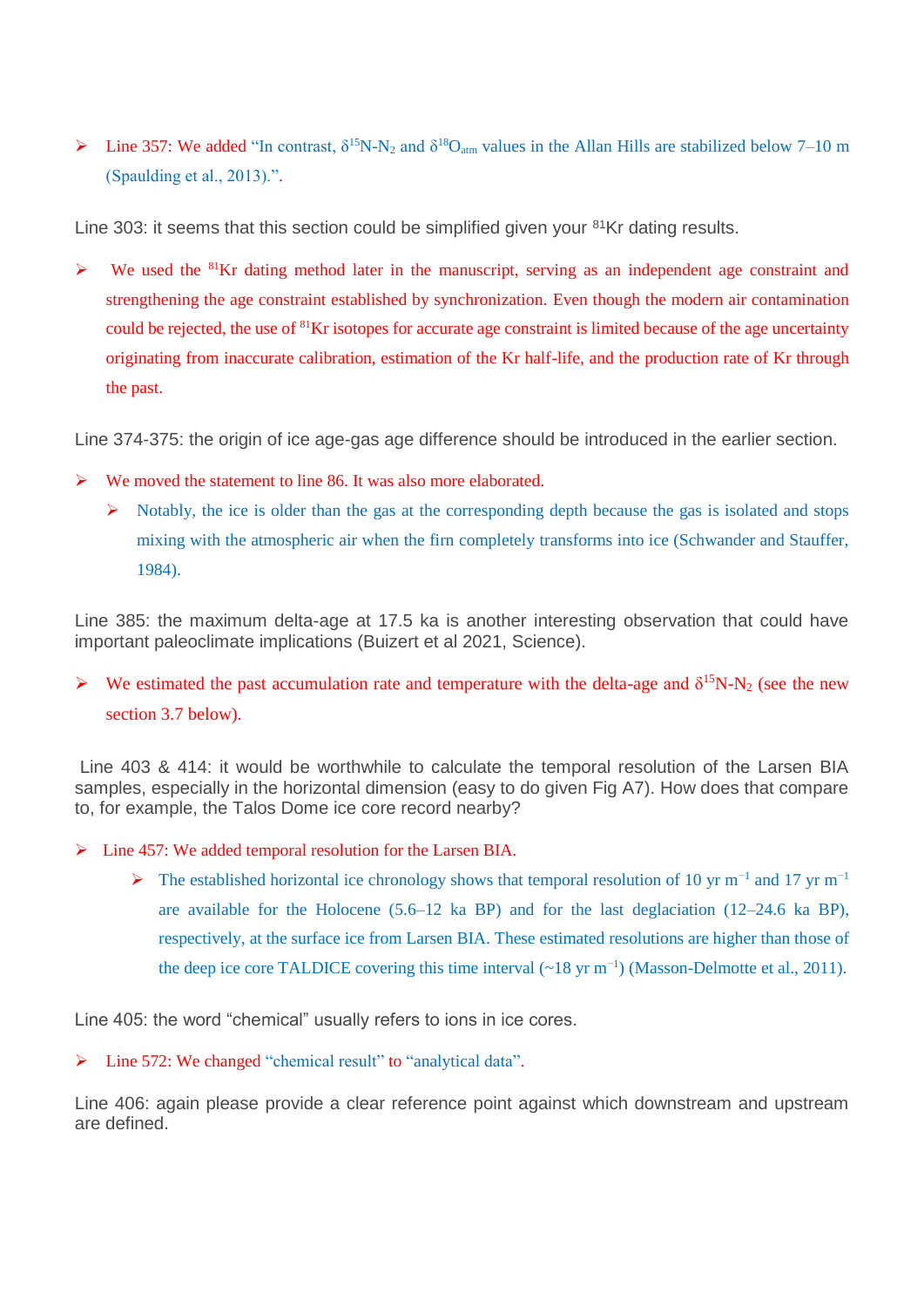$\blacktriangleright$  Line 573: We added "(from ice cores #23 to #200)".

Line 412: can you provide more proof to back the claim of "high-precision ages"? It would be helpful if errors associated with cross-correlating different properties could be presented, like what Menking et al (2019) Clim. Past did.

➢ We added "Section 3.6 Age uncertainty". In this section we discussed the gas age, ice age, and Δage (ice age – gas age) uncertainties. See below.

References:

Bereiter, B., Eggleston, S., Schmitt, J., Nehrbassa 
ighthare Ahles, C., Stocker, T.F., Fischer, H., Kipfstuhl, S. and Chappellaz, J., 2015. Revision of the EPICA Dome C CO2 record from 800 to 600 kyr before present. Geophysical Research Letters, 42(2), 542-549.

Buizert, C., Fudge, T.J., Roberts, W.H., Steig, E.J., Sherriff-Tadano, S., Ritz, C., Lefebvre, E., Edwards, J., Kawamura, K., Oyabu, I. and Motoyama, H., 2021. Antarctic surface temperature and elevation during the Last Glacial Maximum. Science, 372(6546), 1097-1101.

Lee, J.E., Edwards, J.S., Schmitt, J., Fischer, H., Bock, M. and Brook, E.J., 2020. Excess methane in Greenland ice cores associated with high dust concentrations. Geochimica et Cosmochimica Acta, 270, 409-430.

Lüthi, D., Le Floch, M., Bereiter, B., Blunier, T., Barnola, J.M., Siegenthaler, U., Raynaud, D., Jouzel, J., Fischer, H., Kawamura, K. and Stocker, T.F., 2008. High-resolution carbon dioxide concentration record 650,000–800,000 years before present. Nature, 453(7193), 379-382.

Menking, J.A., Brook, E.J., Shackleton, S.A., Severinghaus, J.P., Dyonisius, M.N., Petrenko, V., McConnell, J.R., Rhodes, R.H., Bauska, T.K., Baggenstos, D. and Marcott, S., 2019. Spatial pattern of accumulation at Taylor Dome during Marine Isotope Stage 4: stratigraphic constraints from Taylor Glacier. Climate of the Past, 15(4), 1537-1556.

Spaulding, N.E., Higgins, J.A., Kurbatov, A.V., Bender, M.L., Arcone, S.A., Campbell, S., Dunbar, N.W., Chimiak, L.M., Introne, D.S. and Mayewski, P.A., 2013. Climate archives from 90 to 250 ka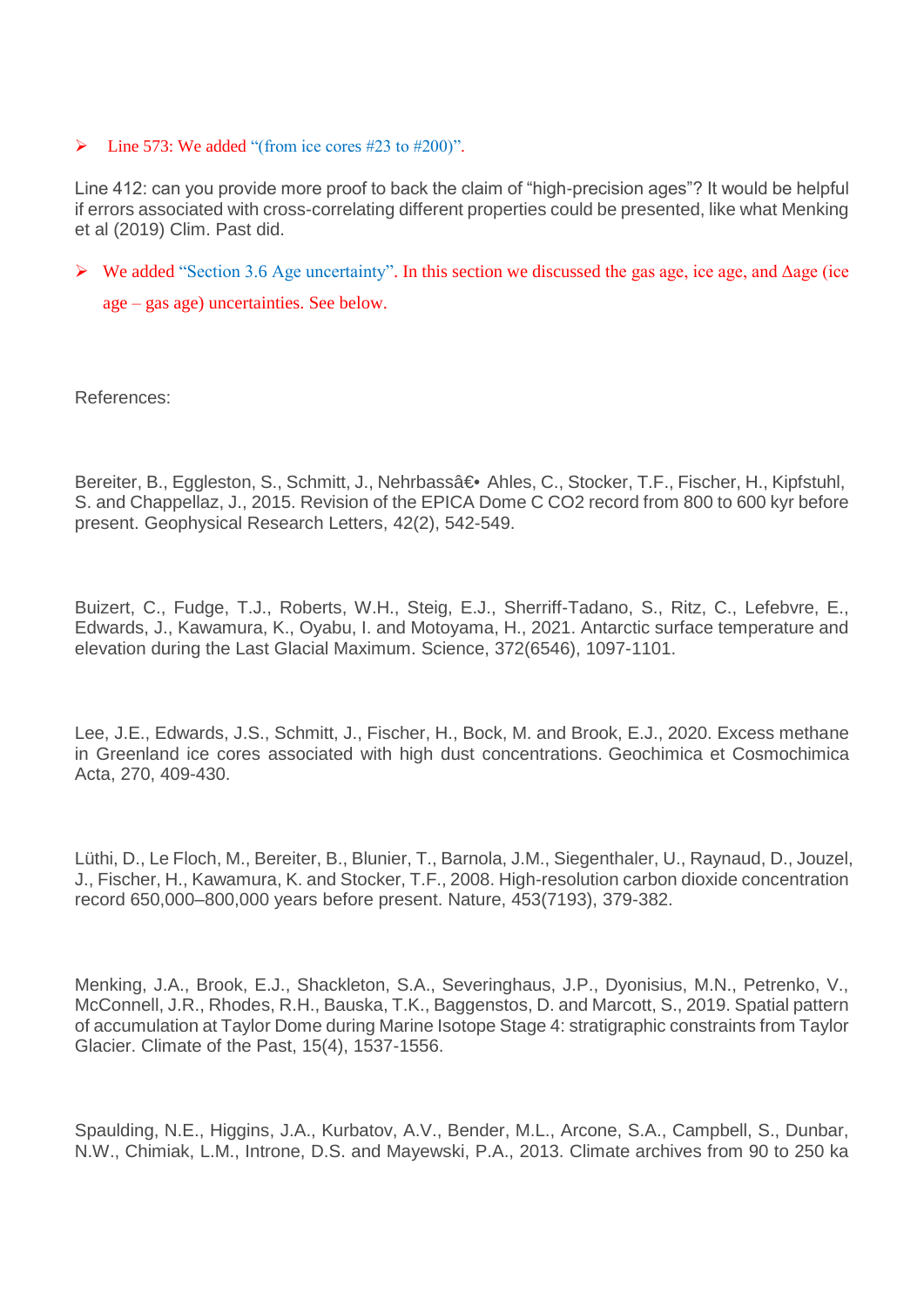in horizontal and vertical ice cores from the Allan Hills Blue Ice Area, Antarctica. Quaternary Research, 80(3), 562-574.

Yan, Y., Spaulding, N.E., Bender, M.L., Brook, E.J., Higgins, J.A., Kurbatov, A.V., and Mayewski, P.A., 2021. Enhanced Moisture Delivery into Victoria Land, East Antarctica During the Early Last Interglacial: Implications for West Antarctic Ice Sheet Stability, Climate of the Past, 17(5), 1841– 1855.

### $\triangleright$  We added new sections.

#### **3.6 Age uncertainty**

#### **3.6.1 Gas age uncertainty**

There are two types of uncertainty to consider: (1) the relative Larsen gas age uncertainties to the WAIS Divide (WD) gas age, and (2) the absolute WD gas age uncertainty itself. To assess the relative Larsen gas age uncertainty to WD gas age, we applied a Monte Carlo simulation running the model 10000 times. The model is described in detail in the following paragraph.

First, to assign relative Larsen gas age uncertainties of the points that were pin-pointed to WD (pink and purple dots in Fig. 8a, b), analytical uncertainty should be defined. The analytical uncertainty of  $\delta^{18}O_{\text{atm}}$  from Larsen is assumed to be  $\pm 0.05$  ‰, as discussed in Sect. 3.3.2. The analytical uncertainty of  $\delta^{18}O_{\text{atm}}$  from WD was  $\pm 0.006$  % (Severinghaus et al., 2015). Because the analytical uncertainty of  $\delta^{18}O_{atm}$  from WD is about one order of magnitude lower than Larsen's uncertainty, we assume the total analytical uncertainty to be  $\pm 0.05$  %. Then, the gas age for the pink dots (Fig. 8a, b) was assigned 10,000 times using a Monte Carlo simulation considering the analytical uncertainty. The standard deviation of the assigned ages were used for the relative gas age uncertainty.

The relative Larsen gas age uncertainty estimation process for the older tie-points (purple dots in Fig. 8a, b) is more complicated. We repeatedly produced the spline curve 10000 times using the Monte Carlo approach and found the location (horizontal distance) of the local maximum and local minima. The simulation results were rejected when there was no or only one local minimum. This Monte Carlo result and its uncertainties were used to detect outliers ( $> 2\sigma$ ). The process was iterated until no outliers were detected. Using the location (horizontal distance) uncertainty of the local maximum and local minima, we then estimated the relative Larsen gas age uncertainty to WD gas age using the Monte Carlo simulation.

The absolute WD gas age uncertainty itself should also be considered (Sigl et al., 2019). Because the relative Larsen gas age uncertainty to WD gas age and the absolute WD gas age uncertainty are independent, the total Larsen gas age uncertainty can be calculated using Eq. (4):

$$
\sigma_{\text{total}} = \sqrt{\sigma_{\text{abs.}}^2 + \sigma_{\text{rel.}}^2}
$$
 (4)

 The uncertainties are presented in Table 3. The gas age uncertainty between the tie-points was determined by linear interpolation, and the uncertainty located outside the last tie-point was linearly extrapolated using the uncertainty/age relationship of 18–22 ka BP.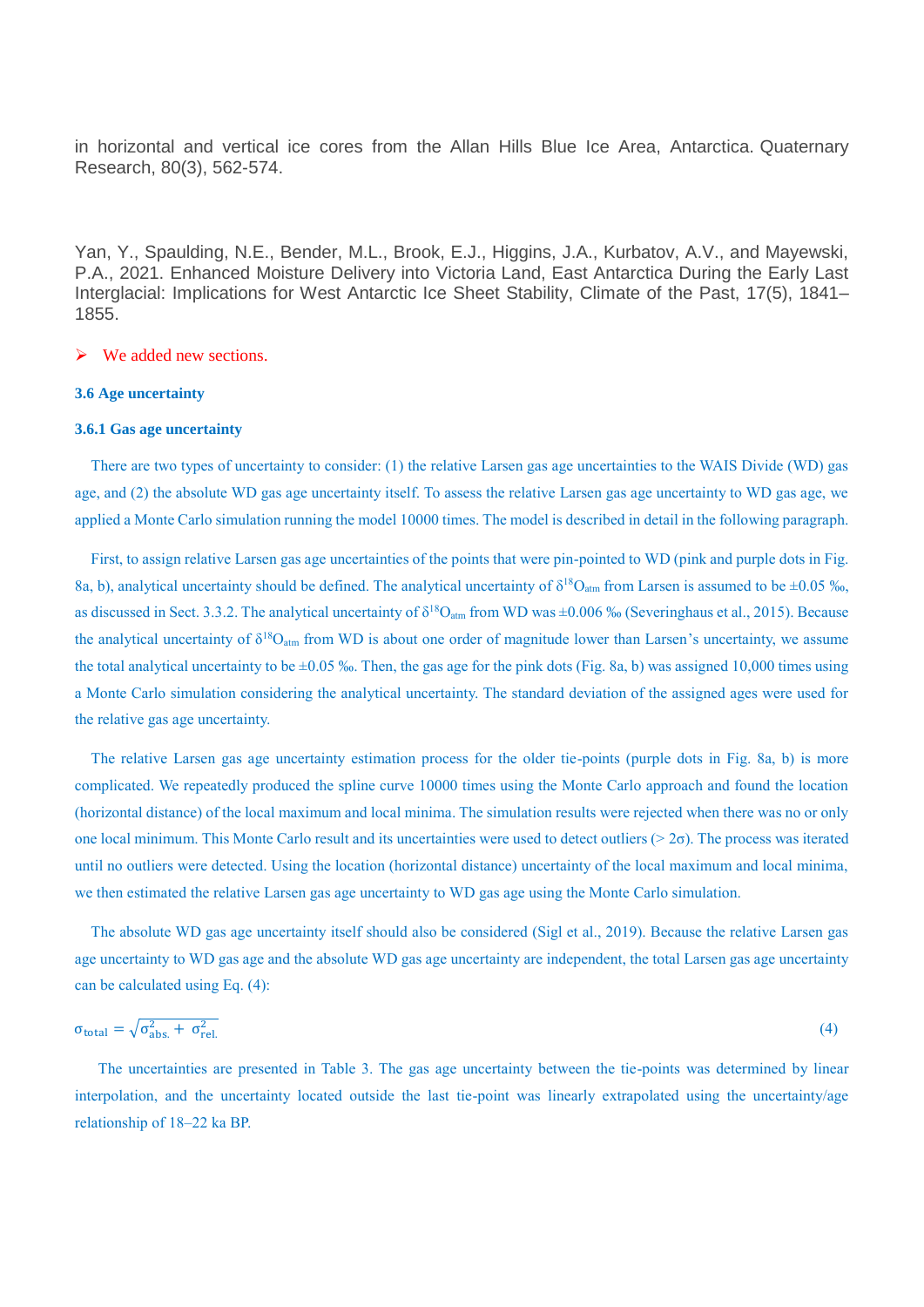| Gas age (ka) | $\sigma_{rel.}$ (ka) | $\sigma_{\text{abs.}}$ (ka) | $\sigma_{\text{total}}$ (ka) |
|--------------|----------------------|-----------------------------|------------------------------|
| 9.24         | 0.324                | 0.055                       | 0.329                        |
| 10.74        | 0.130                | 0.062                       | 0.144                        |
| 13.02        | 0.274                | 0.117                       | 0.298                        |
| 15.17        | 0.084                | 0.158                       | 0.179                        |
| 18.05        | 0.194                | 0.214                       | 0.289                        |
| 22.04        | 0.254                | 0.257                       | 0.361                        |

**Table 3. Result of gas age uncertainties.**  $\sigma_{rel}$ ,  $\sigma_{abs}$ , and  $\sigma_{total}$  represent relative Larsen gas age uncertainty to WD gas age, absolute WD gas age uncertainty, and total uncertainty of Larsen gas age, respectively.

#### **3.6.2 Ice age uncertainty**

Similar to the Larsen gas age uncertainty, the Larsen ice age uncertainty consists of (1) the relative Larsen ice age uncertainty to TALDICE ice age, and (2) the absolute TALDICE ice age uncertainty itself. The total analytical uncertainty of  $\delta^{18}O_{\text{ice}}$  is assumed to be  $\pm 0.6$  %, the same as the  $\delta^{18}O_{ice}$  uncertainty of Larsen ice (Sect. 3.2) because the analytical uncertainty of  $\delta^{18}O_{ice}$ for TALDICE  $(\pm 0.07 \%)$  is negligible (Stenni et al., 2011). The method to constrain the relative Larsen ice age uncertainty to the TALDICE ice age is similar to the case of estimating the gas age uncertainty of the older tie-points (purple dots in Fig. 8a, b). In contrast, in this case, we found the location (horizontal distance) of the inflection points, not the local maxima or minima. The relative uncertainty can also be derived from when choosing the tie-points in TALDICE. In addition, the ice age uncertainty for a depth of 1.95 m should be larger than the uncertainty we provide because it was estimated using the average dip of the ice layer (Appendix C). Therefore, the relative Larsen ice age uncertainty provided here is a lower limit.

The absolute TALDICE ice age uncertainty itself should also be considered, where the uncertainty is calculated by quadratically combining the absolute WD ice age uncertainty and the volcanic synchronization uncertainty. Then, quadratically combing the absolute TALDICE ice age uncertainty and the relative Larsen ice age uncertainty to the TALDICE ice age (Eq. (4)) provides the total Larsen ice age uncertainty (Table 4). The ice age uncertainty between the tie-points was determined by linear interpolation, and the uncertainty located outside the last tie-point was linearly extrapolated using the uncertainty/age relationship of 18–23.8 ka BP.

**Table 4. Result of ice age uncertainties.**  $\sigma_{\text{rel}}$ ,  $\sigma_{\text{abs}}$ , and  $\sigma_{\text{total}}$  represent relative Larsen ice age uncertainty to TALDICE ice age, absolute TALDICE ice age uncertainty, and total uncertainty of Larsen ice age, respectively.

| Ice age (ka) | $\sigma_{rel.}$ (ka) | $\sigma_{\text{abs.}}$ (ka) | $\sigma_{\text{total}}$ (ka) |
|--------------|----------------------|-----------------------------|------------------------------|
| 6.73         | 0.023                | 0.030                       | 0.038                        |
| 8.51         | 0.014                | 0.040                       | 0.043                        |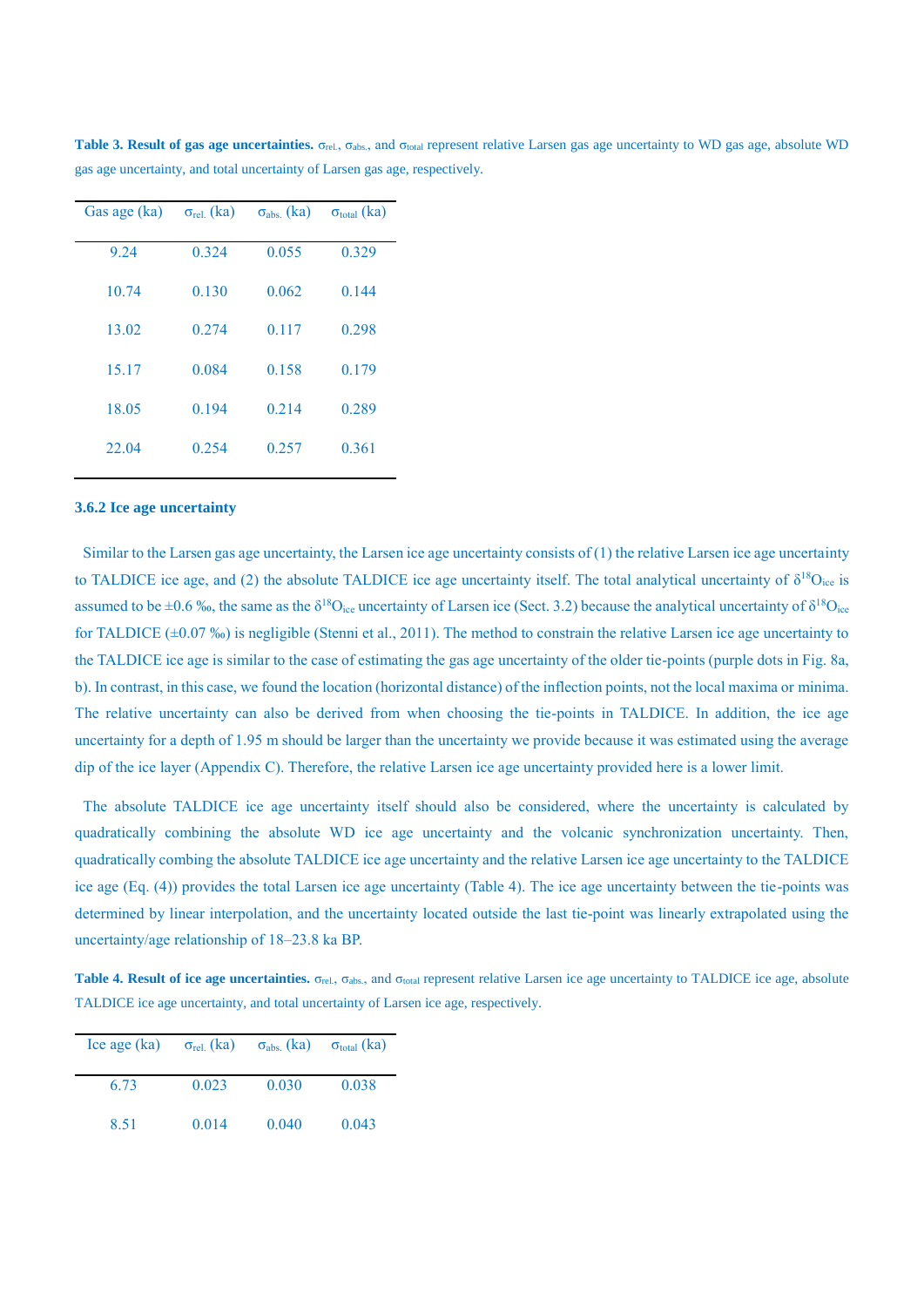| 12.12 | 0.044 | 0.084 | 0.095 |
|-------|-------|-------|-------|
| 14.12 | 0.023 | 0.135 | 0.137 |
| 14.67 | 0.041 | 0.147 | 0.152 |
| 21.14 | 0.053 | 0.211 | 0.218 |
| 23.83 | 0.060 | 0.238 | 0.246 |

#### **3.6.3 Δage uncertainty**

 To estimate the Larsen Δage uncertainty, the relative Larsen gas age uncertainty and relative Larsen ice age uncertainty should be on the same ice core. Here, we used the relative Larsen gas age and ice age uncertainties to the WD gas age and ice age, respectively. We assumed that the Larsen Δage uncertainty consists of (1) the relative Larsen gas age uncertainty to WD gas age, (2) the relative Larsen ice age uncertainty to WD ice age, and (3) the Δage uncertainty of WD. Quadratically combining these three components provides the total Larsen Δage uncertainty, similar to Eq. (4). The relative Larsen ice age uncertainty to TALDICE ice age and the relative TALDICE ice age uncertainty to WD ice age were quadratically combined to estimate the relative Larsen ice age uncertainty to WD ice age. Volcanic synchronization uncertainty is used for the relative TALDICE ice age uncertainty to the WD ice age. The Larsen Δage uncertainty is presented in Table S8.

### **3.7 Estimation of past surface temperature and accumulation rate**

As discussed in Sect. 3.2,  $\delta^{18}O_{ice}$  and  $\delta^2H_{ice}$  might have been enriched during the sublimation of ice. Therefore, it is inadequate to use stable water isotopes to estimate past surface temperatures. Instead, the analytical framework developed by Buizert (2021) allows us to estimate the past surface temperature using the  $\delta^{15}N-N_2$  and  $\Delta$ age. The methods for estimating the surface temperature and accumulation rate are described in detail in the Supplement (Text S1). The results are presented in Table S9 and Fig. 10. The accumulation rates in TALDICE, EDC, Taylor Dome, and Taylor Glacier are also shown for comparison (Veres et al., 2013; Baggenstos et al., 2018). The youngest three reconstructed values of Larsen BIA were rejected (red line in Fig. 10) due to the large relative uncertainty in Δage (including the possibility of negative Δage), and the implied 10.5 ℃ increase in just ~1,200 years. This might be due to a low bias in the reconstructed ice age, which leads to a lower Δage. Hence, the ice age in this part should be more strongly constrained by using dust concentrations in a future study.

During the last deglaciation, the surface temperature increased by approximately  $15 \pm 5$  °C (from 24.3 ka BP to 10.6 ka BP), which is greater than those for any other ice core sites including nearby Taylor Dome where a recent reconstruction suggests 7.1  $\pm$  2 °C of deglacial warming (Buizert et al., 2021). However, the interpretation should be cautious because of the large uncertainty. The large magnitude of the reconstructed temperature change is a consequence of Δage, which is around 300 % larger during the Last Glacial Maximum (LGM) than during the Holocene in our reconstruction. By comparison, most Antarctic sites show only a 60 % to 120 % Δage increase (Buizert et al., 2021). While the Larsen BIA is currently close to the open ocean, during the LGM, the Antarctic ice sheet reached the continental shelf break covering the entire Ross Sea Embayment (Conway et al., 1999). Climate models identified strong cooling over the Ross sea sector, reflecting the increased elevation and albedo of the extended ice sheet (Buizert et al., 2021). We suggest that this enhanced cooling may have affected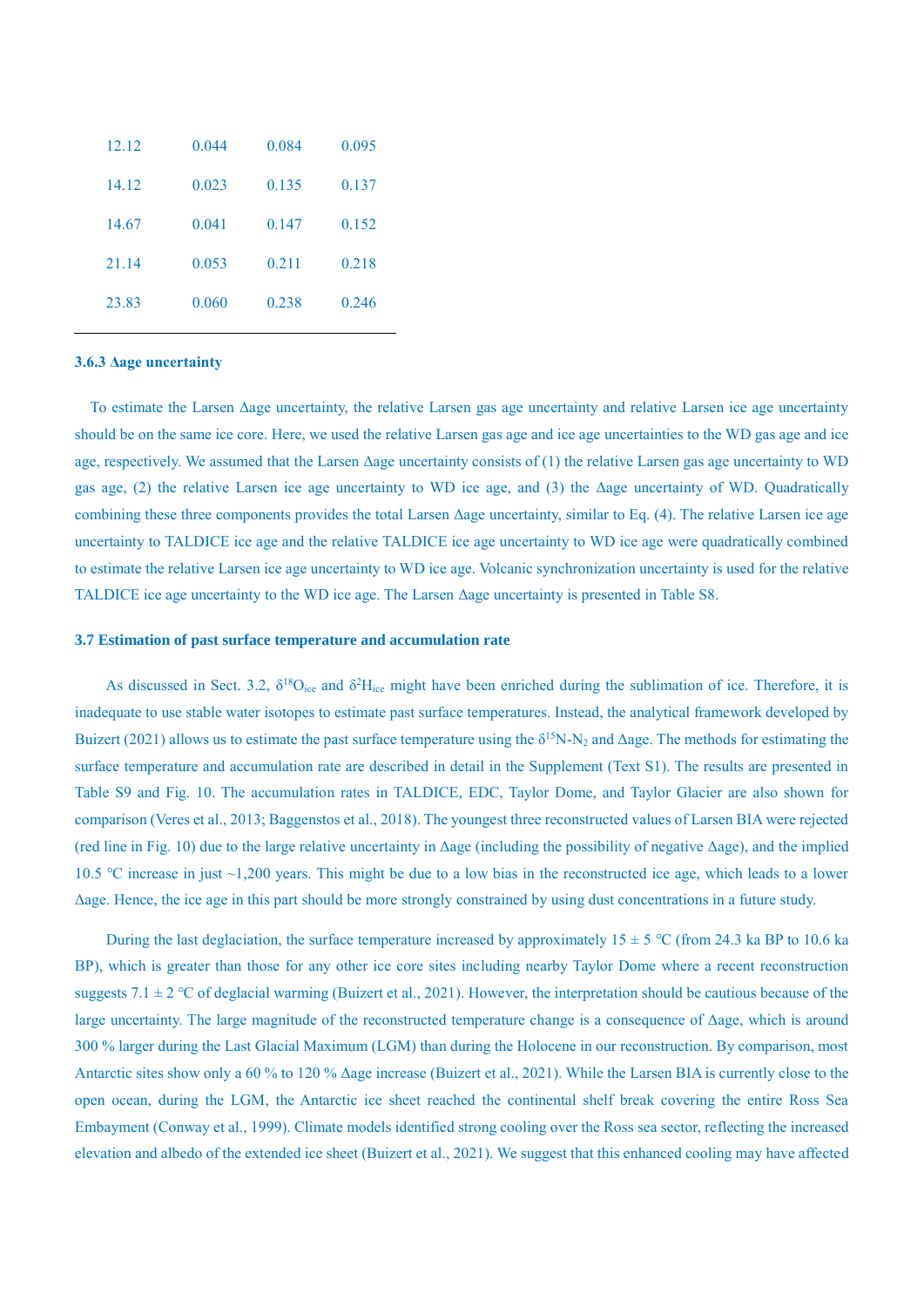the deposition site of Larsen BIA. We note that the past ice sheet thickness at Larsen and the upstream distance travelled since deposition are poorly constrained; both of these should impact the magnitude of the reconstructed temperature change. The temporal isotope slope ( $\alpha_T$  = 0.58 ‰ K<sup>-1</sup>) is lower than that for any other ice core site (Buizert et al., 2021) and smaller than the spatial regression slope of around  $0.8\%$  K<sup>-1</sup> (Masson-Delmotte 2008). However, the temporal isotope slope we reconstructed is likely to be a lower bound because the sublimation might have enriched the  $\delta^{18}O_{\text{ice}}$  of the glacial (downstream) part of Larsen BIA. The reconstructed surface temperature change of 15 ± 5 ℃ assumes that the selected tie points are correct. However, if the  $\delta^{18}O_{\text{ice}}$  features used for the matching are not climatic in origin but rather reflect local effects (such as sublimation intensity, and accumulation controls by surface slope), then our tie points would be incorrect. Future measurements of ice chemistry and dust loading may improve our Δage estimates, which will allow a refined estimate of past glacial cooling.

From 24.3 ka BP to 10.6 ka BP, the accumulation rate increased a factor of  $3 \pm 2$  (from  $0.033 \pm 0.01$  to  $0.103 \pm 0.05$  m ice yr<sup>-1</sup>). The accumulation rate at TALDICE and EDC began to decrease transiently around 14.5 ka BP following the Antarctic Cold Reversal (ACR), while the reconstructed accumulation rates at the deposition site of Larsen BIA and Taylor Dome keep increasing across the ACR. We acknowledge that the accumulation rate of the deposition site of Larsen ice younger than 14 ka BP remains poorly constrained because of the large uncertainty, but is highly constrained for the older part (> 14 ka BP). The accumulation rate at the deposition site of Larsen ice is lower than that of TALDICE during 14–21 ka BP and exceeds the accumulation rate of TALDICE after 14 ka BP. The Ross Ice Shelf (RIS) retreated during the last deglaciation (Ship et al., 1999; Yokoyama et al., 2016), and as the RIS retreats, the storm track migrates to the Southern Victoria Land from the northern part and increases precipitation to the site (Morse et al., 1998; Aarons et al., 2016; Yan et al., 2021). Therefore, we speculate that the storm track affects the original deposition site of the Larsen BIA more than the Talos Dome after 14 ka BP. This interpretation may help studies for reconstructing past atmospheric circulation associated with the retreat of RIS. Likewise, a strong accumulation increase across the last deglaciation was seen at the coastal Law Dome site in the Indian Ocean sector (Van Ommen et al., 2004), also attributed to increases in storm-derived precipitation. However, spatial difference of the original deposition site of the upstream and downstream Larsen ice is not constrained; this must be known for better interpretation of the accumulation rate.